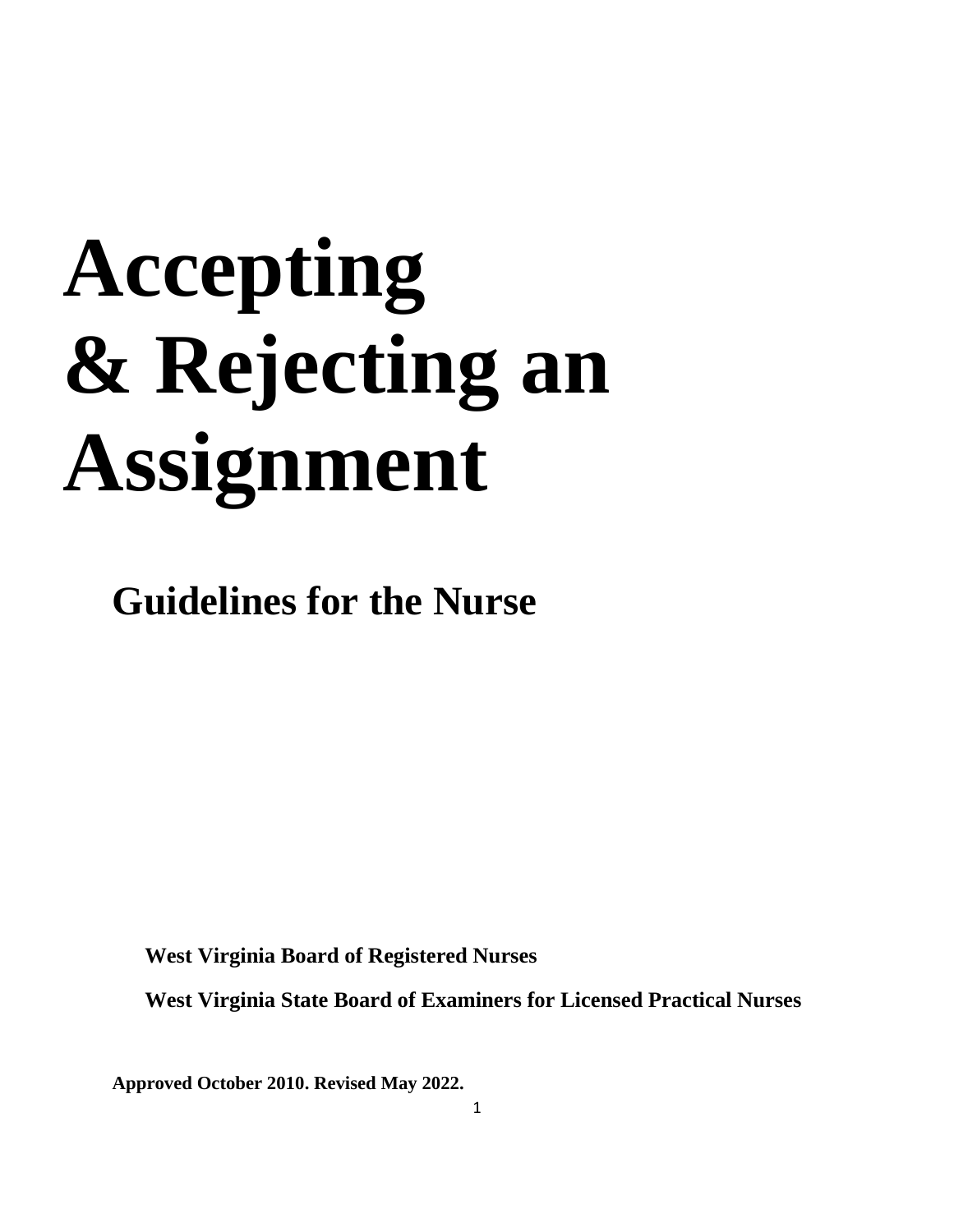## *Guidelines for The Nurse*

Registered professional nurses and licensed practical nurses, as licensed nurses, share the responsibility and accountability along with their employer to ensure that safe and effective nursing care is provided. When presented with a questionable situation it is important to continue to explore options in a positive manner, recognizing that both you and the facility have a responsibility for safe patient care. This accountability is both a legal responsibility as specified in the West Virginia Nurse Practice Acts and rules and regulations; it is also an ethical one as indicated in the American Nurses Association (ANA) Code for Nurses. In addition, there are individual employer requirements as outlined in the health care facility personnel policies and clinical guidelines/procedures.

For registered nurses the ANA Code for Nurses states "The Nurse is responsible and accountable for individual nursing practice and determines the appropriate delegation of tasks consistent with the nurse's obligation to provide optimum patient care." The nurse's decision regarding accepting or making work assignments is based in the legal, ethical, and professional obligation to assume responsibility for nursing judgment and action.

- Suppose you are asked to care for an unfamiliar patient population or to go to a unit for which you feel unqualified – what would you do?
- Suppose you are approached by your supervisor and asked to work an additional shift what do you do? West Virginia Code §21-5F-3, the Nurse Overtime and Patient Safety Act, impacts nurses employed in hospitals (not state or federal agencies). It mandates that any RN or LPN who works twelve or more consecutive hours shall be allowed at least eight hours of off-duty time immediately following the completion of the shift. No nurse shall work more than sixteen hours in a twenty-four-hour period unless there is an unforeseen emergent situation such as a natural disaster, adverse weather conditions, or disease outbreak that jeopardizes patient safety.

Such situations are familiar and emphasize the rights and responsibilities of the registered nurse to make informed decisions. However, differences among the members of the healthcare team in interpretation of legal or ethical principles may lead to conflict.

**This document endeavors to facilitate a strategy for problem solving as the staff nurse, nurse manager, chief nursing executive and administrator operationalize practice within the complex environment of the health care system.**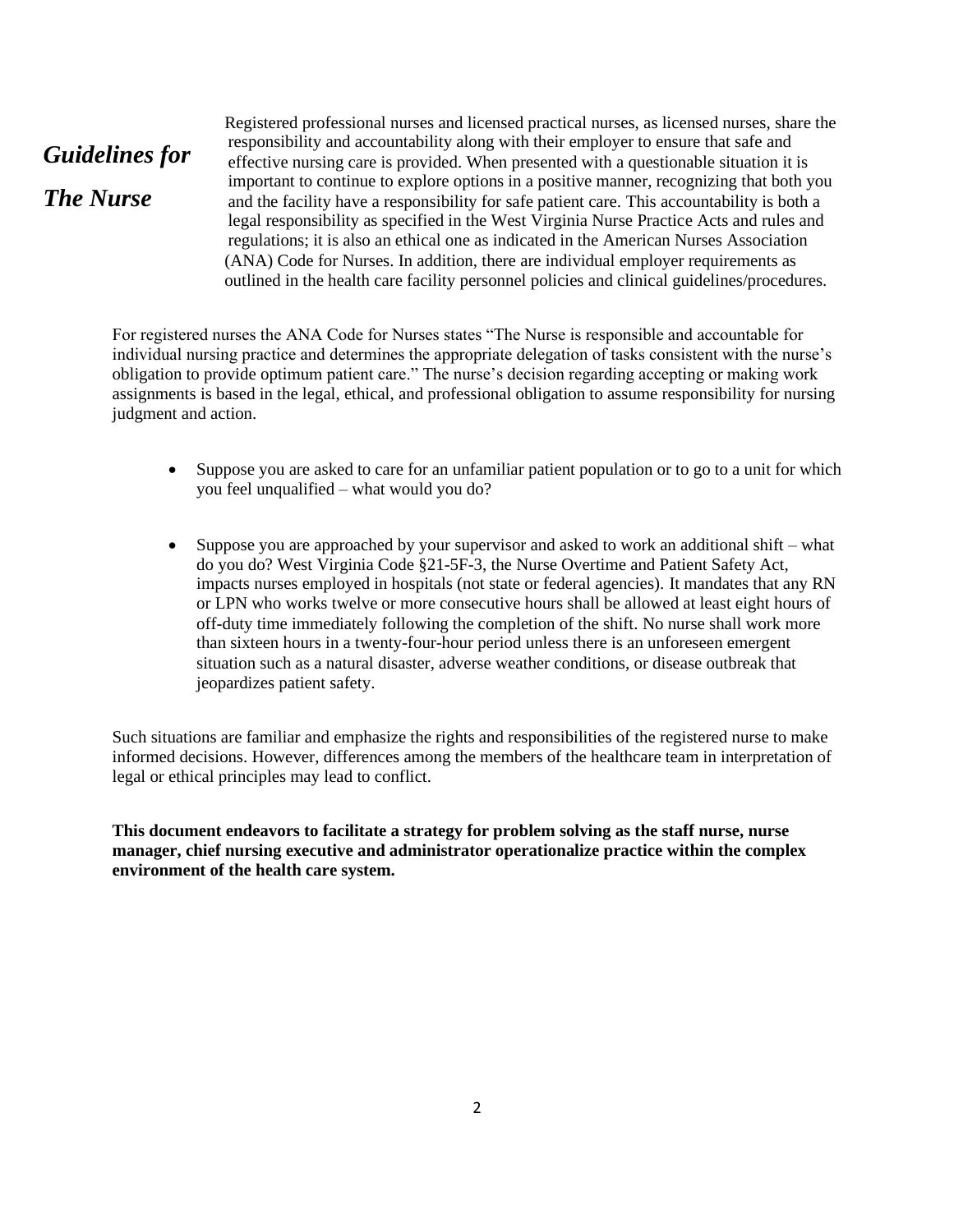The complexity of the delivery of nursing care is such that registered professional nurses with appropriate education and experience can direct nursing care. Upon employment with a health care facility the nurse contracts or enters into an agreement with that facility to provide nursing services in a collaborative practice environment. Nurses are encouraged to seek consultation with their nurse manager/executive to discuss the facility's mission and goals as well as their policies and procedures.

### **It is the nurse's responsibility to:**

## *Guidelines for Decision -* **.** *Making*

,

- Provide competent nursing care to the patient
- Exercise informed judgment and use individual competence qualifications as criteria in seeking consultation, accepting responsibilities, and delegating nursing activities to others
- Clarify assignments, assess personal capabilities, and jointly identify options for patient care assignments when he/she does not feel personally competent or adequately prepared to carry out a specific function. The nurse has the right to refuse an assignment that he/she does not feel prepared to assume; however, the nurse should be prepared for potential disciplinary action by the employer

#### **It is the nurse manager's responsibility to:**

- Ensure competent nursing care is provided to the patient
- Evaluate the nurse's ability to deliver specialized patient care
- Organize resources to ensure that patients receive appropriate nursing care
- Collaborate with the staff nurse to clarify assignments, assess personal capabilities, and jointly identify options for patient care assignments when the nurse does not feel personally competent or adequately prepared to carry out a specific function. The facility has the right to take appropriate disciplinary action according to the facility policies
- Communicate to staff through written policies the process of making assignment and reassignment decisions
- Provide education to staff and supervisory personnel in the decision-making process regarding patient care assignments and reassignments including patient placement and allocation of resources,
- Plan and budget for staffing patterns based upon patient's acuity and priorities for care
- Provide a clearly defined written policy for immediate internal review of proposed assignments which includes the participation of the staff involved
- Provide a grievance procedure for use by staff after the fact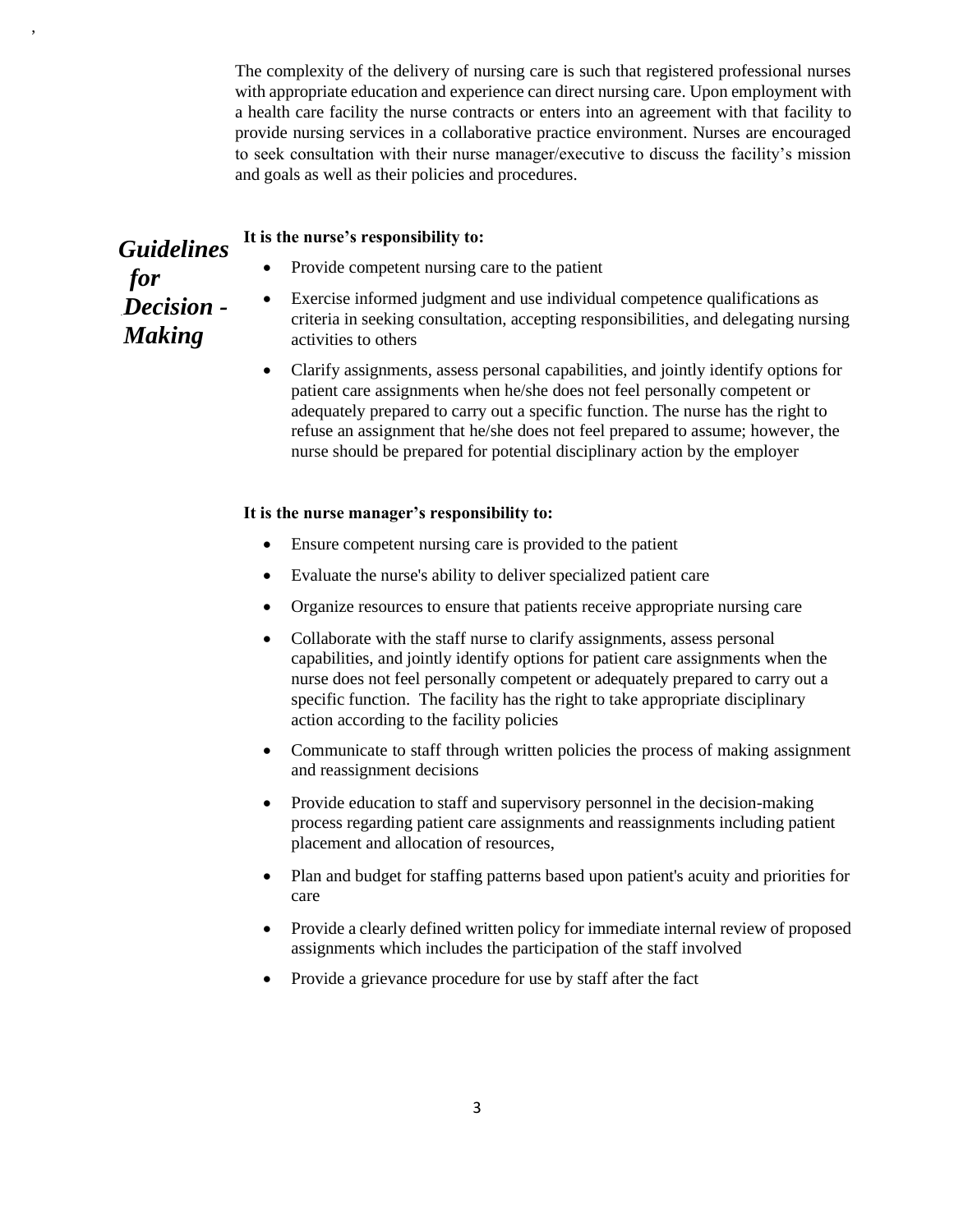## *Issues Central to Potential Dilemmas*

*LegalIssues*

- The right of the patients to receive safe, professional nursing care in accordance with standards accepted standards of practice
- The responsibility for appropriate utilization and distribution of nursing care services when nurses become a scarce resource
- The responsibility for providing a practice environment that assures adequate nursing resources for the facility, while meeting the current socioeconomic and political realities of shrinking health care dollars

Behavior and activities relevant to giving, accepting, or rejecting a work assignment that could lead to disciplinary action include:

- Practicing or offering to practice beyond the scope permitted by law, or accepting and performing professional responsibilities when the licensee knows or has reason to know that he/she is not competent to perform
- Performing without adequate supervision professional services which the licensee is authorized to perform only under supervision of a licensed professional. (Exception to this is an emergency situation where a person's life or health is in danger).
- Failure to exercise supervision over persons who are authorized to practice only under supervision of that licensed professional
- Abandoning or neglecting a patient who is in need of nursing care without making reasonable arrangements for the continuation of such care

Of the above, the issue of abandonment or neglect has thus far proven the most legally devastating. Abandonment or neglect has been legally defined to include such actions as insufficient observation (frequency of contact), failure to assure competent intervention when the patient's condition changes (qualified physician<br>contribution when the patients in a structure in the parameter in the parameter of the property not in attendance), and abandoning patients by terminating responsibility for nursing care, safety of patients. Since nurses at all levels most frequently act as agents of the employing intervention, or evaluation without properly notifying appropriate personnel and ensuring the facility, the facility shares the risk of liability with the nurse.

The following questions are some specific examples of how a nurse may apply the Fire following questions are some specific examples of now a nurse may apply the guidelines for decision making and the legal concepts as outlined in this document.

|                                      | 1. CLARIFY what it is you are being asked to do.                                                                                |
|--------------------------------------|---------------------------------------------------------------------------------------------------------------------------------|
|                                      | a) What is the typical nurse to patient ratio on the unit?                                                                      |
| <i>Applications</i><br>of Guidelines | b) Does the care of these patients require you to have specialty knowledge and<br>skills in order to deliver safe nursing care? |
| for Decision-                        | c) Will there be qualified and experienced RNs on the unit?                                                                     |
| <b>Making</b>                        | d) What procedures and/or medications will you be expected to administer?                                                       |
|                                      | e) What kind of orientation will you receive to function safely?                                                                |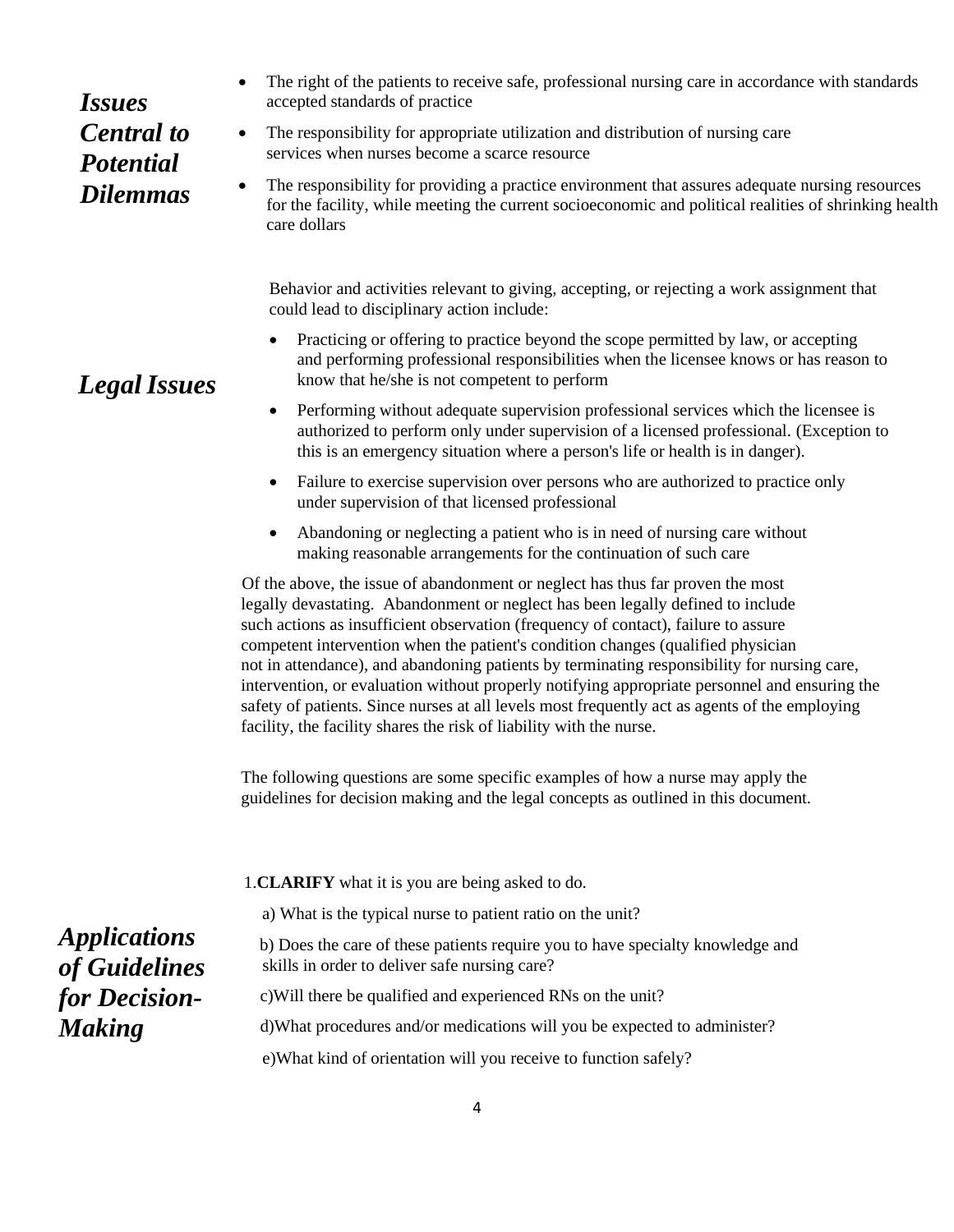#### 2.**ASSESS** yourself

 a) Do you have the knowledge and skill to meet the expectations that have been outlined to you?

b) Have you had experience with similar patient populations?

c) Have you been oriented to this unit or a similar unit?

 d) Would the perceived discrepancies between your abilities and the expectations lead to an unsafe patient care situation?

**3. IDENTIFY** options and implications of your decision.

a) If you determine that you can provide safe patient care you should accept the assignment. You would then be ethically and legally responsible for the nursing care of these patients.

:

b) If you determine that there is a discrepancy between your abilities and the expectations of the assignment, further dialog with the nurse supervisor is needed before you reach a final decision. At this point it may be appropriate to consult with the next level of management, such as the House Supervisor or the Chief Nurse Executive.

In further dialogue, continue to assess whether you are qualified to accept either a portion or the whole of the assignment. Also, point out options which might be mutually beneficial. For example, obviously it would be unsafe for you to administer chemotherapy without prior training. However, if someone else administered chemotherapy perhaps you could provide the remainder of the requested nursing care for that patient. If you feel unqualified for the assignment in its entirety, the dilemma becomes more complex. At this point it is important for you to become aware of the legal rights of the facility. Even though you may have legitimate concern for the patient safety and your own legal accountability in providing safe care the facility has legal precedent to initiate disciplinary action, including termination, if you refuse to accept an assignment. **Again, it is important to continue to explore options in a positive manner, recognizing that both you and the facility have a responsibility for safe patient care.** 

**4.POINT OF DECISION/IMPLICATIONS** Before you accept or reject an assignment make sure that you have explored all options.

- a) Accept the assignment: Document carefully your concern for the patient's safety and the process you used to inform the facility (manager) of your concerns. Keep a personal copy of this documentation and send a copy to the Chief Nurse Executive. Courtesy suggests that you also send a copy to the manager(s) involved. Once you have reached this decision, it is unwise to discuss the situation or your feelings with other staff or patients. From this point withdrawal from the agreed upon assignments may become abandonment.
- b) Reject the assignment. Be prepared for potential disciplinary action by the employer. Document your concern for patient safety, the process you used to inform the facility (manager) of your concerns, and the steps taken in making your decision. Keep a personal copy of this documentation and send a copy to the manager(s).